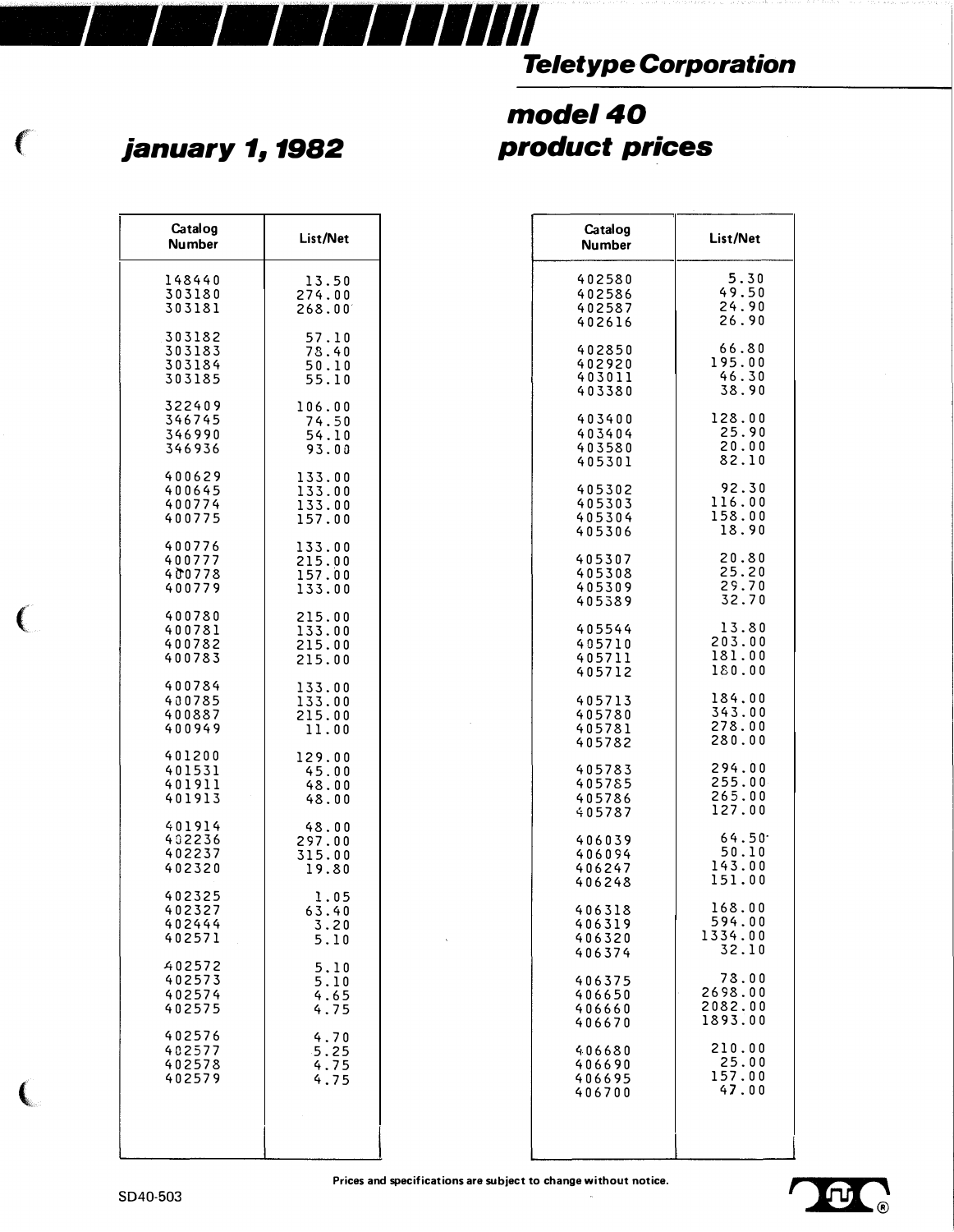### mode/40 product prices

"1

)

J

| Catalog<br>Number | <b>List/Net</b> |
|-------------------|-----------------|
| 408681            | 24.40           |
| 408990            | 209.00          |
| 410014            | 270.00          |
| 410001            | 378.00          |
| 410015            | 337.00          |
| 410016            | 285.00          |
| 410018            | 387.00          |
| 410021            | 465.00          |
| 410140            | 110.00          |
| 410141            | 290.00          |
| 410142            | 895.00          |
| 410406            | 612.00          |
| 410431            | 428.00          |
| 410432            | 518.00          |
| 410433            | 518.00          |
| 410434            | 380.00          |
| 410435            | 428.00          |
| 410436            | 407.00          |
| 410437            | 518.00          |
| 410438            | 590.00          |
| 410439            | 518.00          |
| 410461            | 793.00          |
| 410464            | 600.00          |
| 410465            | 633.00          |
| 410657            | 345.00          |
| 410670            | 360.00          |
| 410671            | 313.00          |
| 410678            | 183.00          |
| 410679            | 462.00          |
| 410690            | 116.00          |
| 410691            | 111.00          |
| 410727            | 1145.00         |
| 410770            | 377.00          |
| 410771            | 317.00          |
| 411097            | 103.00          |
| 411098            | 48.00           |
| 40AB101AC         | 331.00          |
| 40BSE101          | 100.00          |
| 40BSE201          | 65.00           |
| 40BSE202          | 70.00           |
| 40C102AB          | 1280.00         |
| 40C102AC          | 920.00          |
| 40C201BA          | 2222.00         |
| 40C201BB          | 2405.00         |
| 40C202BC          | 1647.00         |
| 40C202BD          | 2007.00         |
| 40C202BE          | 1650.00         |
| 40C202BF          | 2027.00         |
|                   |                 |

I

i

Prices and specifications are subject to change without notice.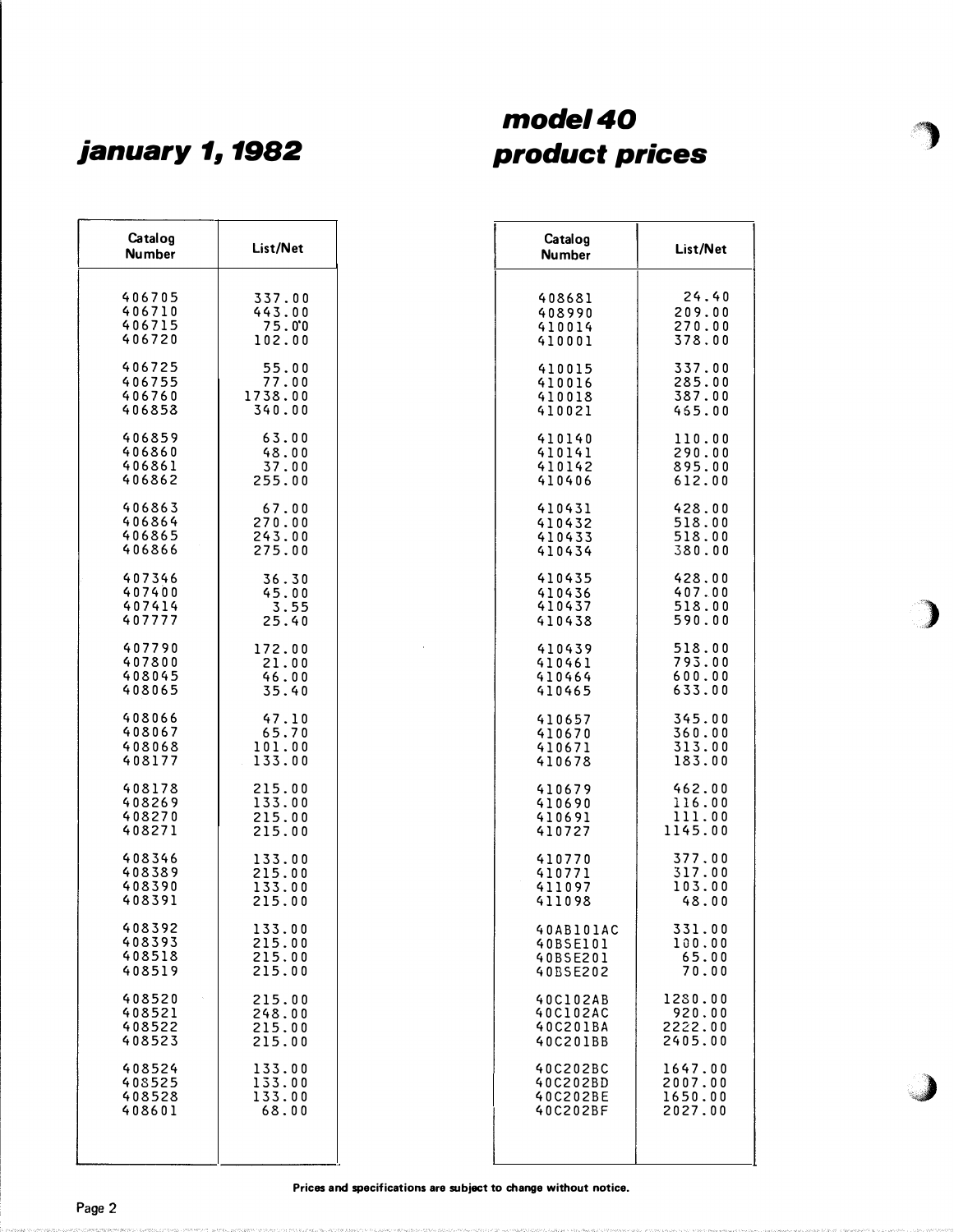$\epsilon$ 

 $\big($ 

 $\big($ 

### mode/40 product prices

| Catalog<br><b>Number</b> | List/Net | Catalog<br><b>Number</b> | List/Net |
|--------------------------|----------|--------------------------|----------|
| 40C202BG                 | 1333.00  | 40CAB353AA               | 852.00   |
| 40C204BA                 | 1795.00  | 40CAB353AB               | 1067.00  |
| 40C204BB                 | 2172.00  | 40CAB353AC               | 815.00   |
| 40C303AC003              | 2215.00  | 40CAB353AD               | 975.00   |
| 40C303AD                 | 2133.00  | 40CAB353YZ               | 747.00   |
| 40C304AA001              | 3025.00  | 40CAB371AA               | 712.00   |
| 40C304AB                 | 3025.00  | 40CAB371AB               | 907.00   |
| 40C304AD                 | 3025.00  | 40CAB371AC               | 770.00   |
| 40C305AA                 | 3075.00  | 40CAB371ZZ               | 593.00   |
| 40C305AB                 | 3075.00  | 40CAB901AA               | 628.00   |
| 40C305AC                 | 3075.00  | 40CAB901AB               | 603.00   |
| 40C401ADK075             | 6360.00  | 40CAB901AC               | 273.00   |
| 40C401ADL076             | 6905.00  | 40CAB901AD               | 278.00   |
| 40C402ADN078             | 7623.00  | 40CAB901AE               | 295.00   |
| 40C402ADT082             | 7565.00  | 40CAB901AF               | 583.00   |
| 40C402ADU083             | 7623.00  | 40CAB901AG               | 560.00   |
| 40C402ADV084             | 7565.00  | 40CAB901AH               | 230.00   |
| 40C402ADX085             | 7565.00  | 40CAB901AJ               | 267.00   |
| 40C402ADY086             | 7565.00  | 40CAB902AA               | 167.00   |
| 40C402AEA087             | 7565.00  | 40CAB902AB               | 575.00   |
| 40C403ADA066             | 8523.00  | 40CAB904AA               | 192.00   |
| 40C403ADC068             | 8463.00  | 40CD101                  | 1318.00  |
| 40C403ADD069             | 8523.00  | 40CD102                  | 1397.00  |
| 40C403ADE070             | 8523.00  | 40DL291BA                | 1328.00  |
| 40C403ADF071             | 8463.00  | 40DL291BB                | 2098.00  |
| 40C403ADG072             | 8463.00  | 40DL291BC                | 2368.00  |
| 40C403ADJ074             | 3463.00  | 40DL2916J                | 1895.00  |
| 40C405AEL102             | 9487.00  | 40DL291BK                | 2232.00  |
| 40CAB101AA               | 293.00   | 40DL291BL                | 2568.00  |
| 40CAB201AA               | 555.00   | 40DL291BM                | 2015.00  |
| 40CAB201AB               | 637.00   | 40DL291BN                | 1837.00  |
| 40CAB201AC               | 620.00   | 40DL291BP                | 1903.00  |
| 40CAB201ZZ               | 535.00   | 40DL291BR                | 1567.00  |
| 40CAB251AA               | 755.00   | 40DL291BS                | 1180.00  |
| 40CAB251AB               | 537.00   | 40DL291ZZ                | 1558.00  |
| 40CAB251AC               | 252.00   | $40K003*$                | 178.00   |
| 40CAB251AE               | 278.00   | $40K004*$                | 142.00   |
| 40CAB251ZZ               | 233.00   | 40K005*                  | 168.00   |
| 40CAB302AA               | 1250.00  | $40K101*$                | 668.00   |
| 40CAB302AB               | 1147.00  | $40K104*$                | 610.00   |
| 40CAB302AC               | 1087.00  | 40K105*                  | 610.00   |
| 40CAB302ZZ               | 1025.00  | 40K106*                  | 710.00   |
| 40CAB351AA               | 747.00   | 40K107*                  | 603.00   |
| 40CAB351AB               | 745.00   | $40K109*$                | 750.00   |
| 40CAB351AC               | 965.00   | 40K201*                  | 807.00   |
| 40CAB351AD               | 715.00   | 40K203*                  | 743.00   |
| 40CAB351AE               | 872.00   | 40KDA101                 | 367.00   |
| 40CAB351YZ               | 645.00   | 40M102AA                 | 7977.00  |
|                          |          |                          |          |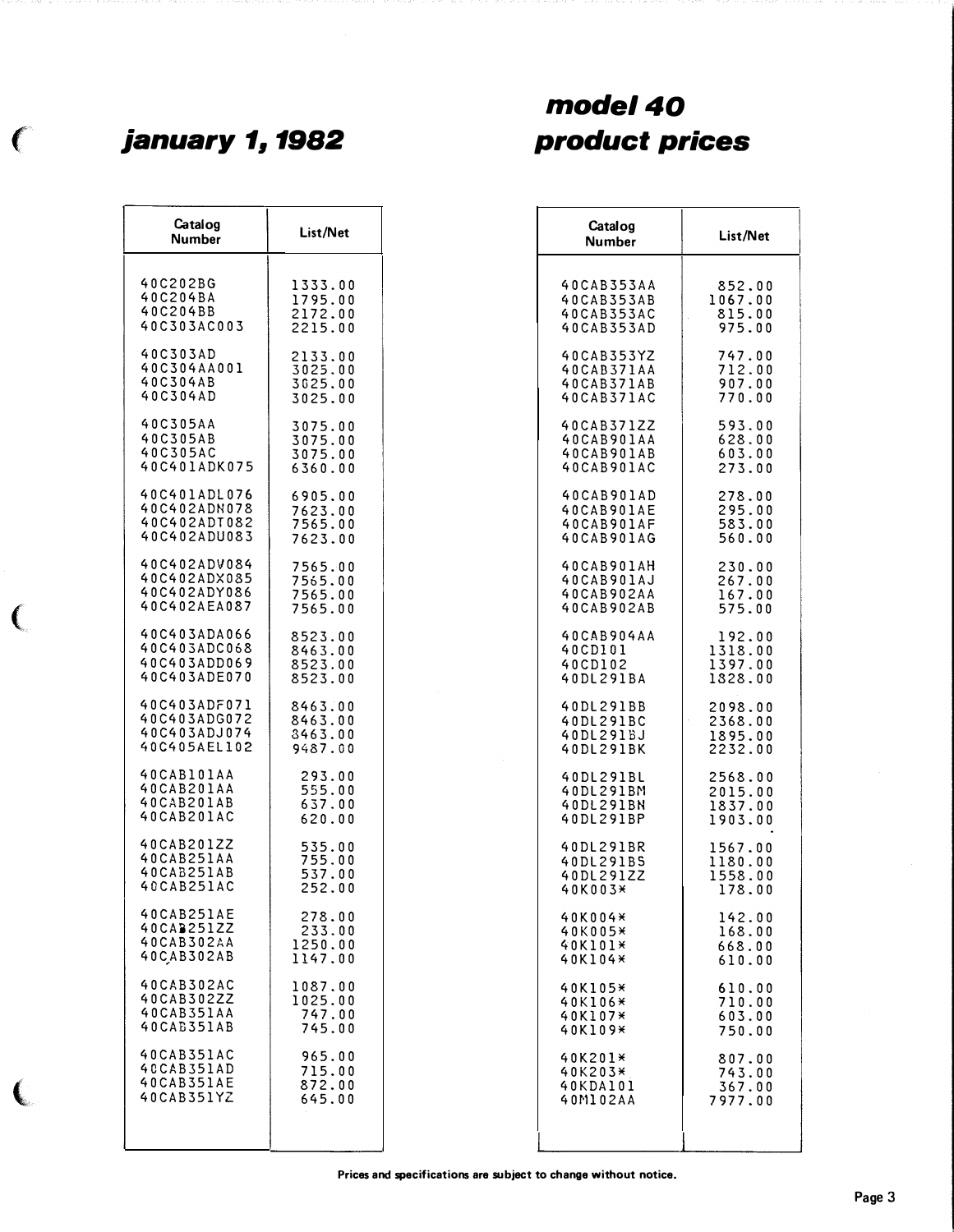### mode/40 product prices

�·,

 $\blacktriangleright$ 

;)

I I

| Catalog<br><b>Number</b> | List/Net | Catalog<br><b>Number</b> | List/Net |
|--------------------------|----------|--------------------------|----------|
| 40MN101AA                | 797.00   | 4010-3AON2               | 7373.00  |
| 40MN201AA                | 1178.00  | 4010-3DON                | 7373.00  |
| $40P101$ **              | 3108.00  | 4010-3DON2               | 7373.00  |
| 40Pl0lAD                 | 3132.00  | 4010-4HON                | 7098.00  |
| 40P101ZZ                 | 2975.00  | 4010-4HON2               | 7098.00  |
| $40P102**$               | 3108.00  | 4010-4H00                | 6562.00  |
| 40P102ZZ                 | 2975.00  | 4010-4HZN                | 7098.00  |
| $40P154$ **              | 3297.00  | 4010-4HZ0                | 6562.00  |
| 40P154AD                 | 3320.00  | 4010-4KON                | 7098.00  |
| 40P154AH                 | 3320.00  | 4010-4KON2               | 7098.00  |
| 40P154ZZ                 | 3163.00  | 4010-4KOO                | 6562.00  |
| 40P202**                 | 4318.00  | 4010-4KZN                | 7098.00  |
| 40P202BJ                 | 4352.00  | 4010-4KZ0                | 6562.00  |
| 40P202ZZ                 | 4103.00  | 4010-4L00                | 7687.00  |
| 40P203**                 | 4378.00  | 4010-4LZ0                | 7687.00  |
| 40P203BJ                 | 4412.00  | $4010 - 41100$           | 7687.00  |
| 40P203ZZ                 | 4163.00  | 4010-4MZ0                | 7687.09  |
| 40P204**                 | 4505.00  | 4010-4WZN                | 7098.00  |
| 40P204BJ                 | 4538.00  | 4010-4WZ0                | 6562.00  |
| 40P204ZZ                 | 4290.00  | $4010 - 4YZ0$            | 7687.00  |
| 40P252**                 | 3465.00  | $4010 - 6COD$            | 6957.00  |
| 40P252AH                 | 3488.00  | 4010-6C00                | 6682.00  |
| 40P252ZZ                 | 3332.00  | 4010-6FOD                | 6957.00  |
| 40P253**                 | 3465.00  | 4010-6F00                | 6682.00  |
| 40P253AD                 | 3488.00  | 4010-6HOF                | 7042.00  |
| 40P253AH                 | 3488.00  | 4010-6H00                | 6827.00  |
| 40P253ZZ                 | 3332.00  | 4010-6KOF                | 7042.00  |
| 40P255**                 | 3393.00  | 4010-6K00                | 6827.00  |
| 40P255AD                 | 3417.00  | 4010-6LOJ                | 8192.00  |
| 40P255AH                 | 3417.00  | 4010-6L00                | 7952.00  |
| 40P255ZZ                 | 3260.00  | 4010-6MOJ                | 8192.00  |
| 40PSU101                 | 543.00   | 4010-6M00                | 7952.00  |
| 40PSU102                 | 1120.00  | 4011-3800                | 3820.00  |
| 40PSU103                 | 1117.00  | 4011-3BZ0                | 3820.00  |
| 40PWU102                 | 322.00   | 4011-3E00                | 3820.00  |
| 4000-400A                | 275.00   | 4011-4AON                | 4612.00  |
| 4000-400B                | 278.00   | 4011-4A0N2               | 4612.00  |
| $4000 - 400C$            | 275.00   | 4011-4A0N3               | 4540.00  |
| 4000-400D                | 275.00   | 4011-4AZN                | 4612.00  |
| 4000-400E                | 278.00   | $4011 - 4A2N3$           | 4540.00  |
| 4000-400F                | 215.00   | 4011-4DON                | 4612.00  |
| 4000-400J                | 240.00   | 4011-4DON2               | 4612.00  |
| $4000 - 4001$            | 278.00   | 4011-4DON3               | 4540.00  |
| $4004 - 4EAA$            | 3427.00  | 4011-4DZN                | 4612.00  |
| 4004-4EAL                | 3430.00  | 4011-4DZN3               | 4540.00  |
| 4005-4EAA                | 3427.00  | 4011-4600                | 4043.00  |
| 4005-4EAL                | 3430.00  | 4011-46Z0                | 4043.00  |
| 4010-3AON                | 7373.00  | 4011-4J00                | 4043.00  |
|                          |          |                          |          |

Prices and specifications are subject to change without notice.

.<br>Concept contractor mission stripes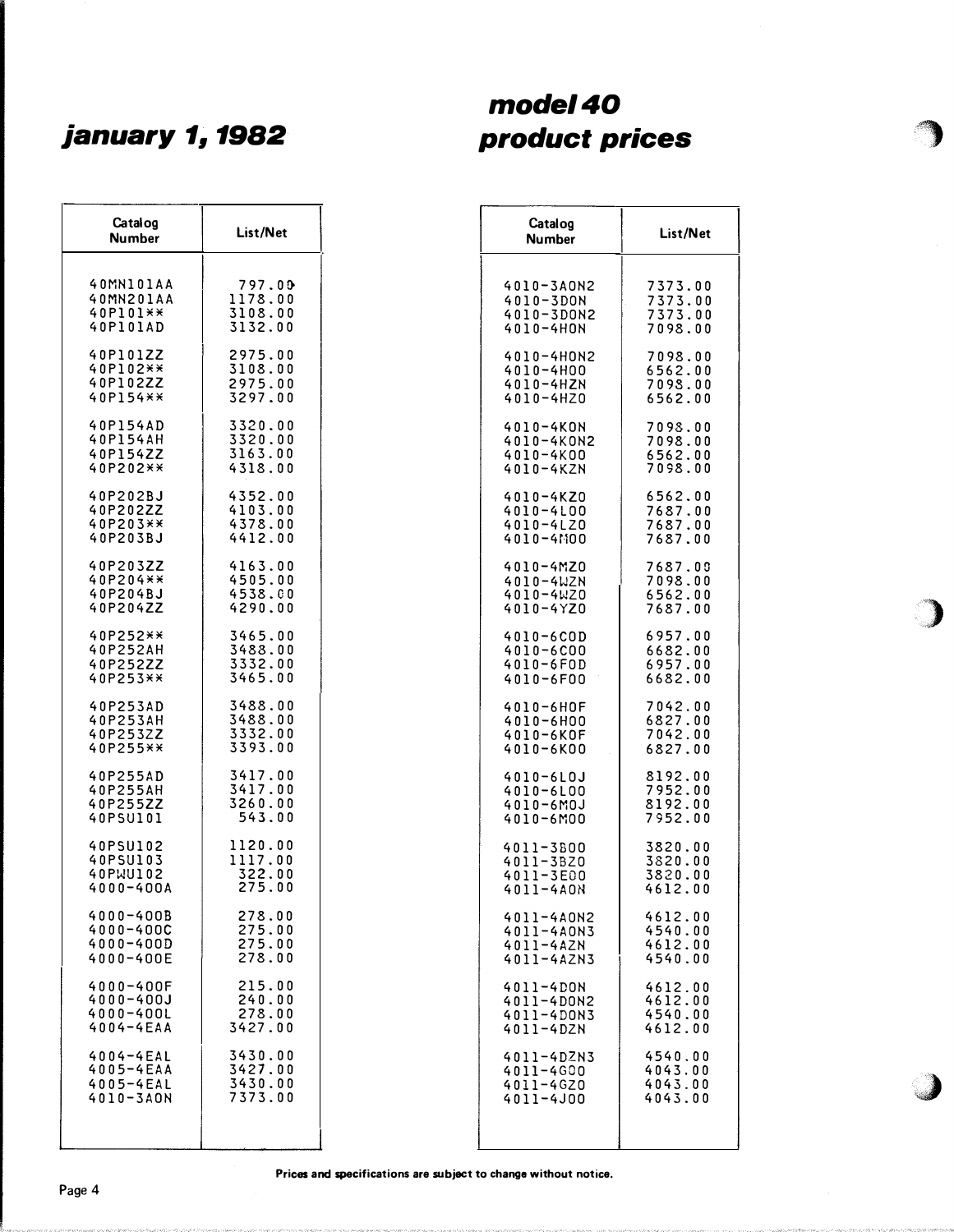$\epsilon$ 

 $\left($ 

 $\left($ 

#### Catalog List/Net 4011-4l00 5170.00 5170.00<br>5170.00  $4011 - 4M00$ 4016-10AO 1888.00 4025-10AO 5765.00 4025-10BO 6035.00 4025-10CO 6305.00 4025-1000 6558.00 4025-10EO 6895.00 4025-10F0 7232.00<br>4025-1090 6147.00 4025-10QO 6147.00 4025-10RO 6417.00 4025-1050 6637.00 4025-10TO 6940.00 4025-10VO 7277.00 4025-10WO 7613.00 4025-1PAO 6127.00 4025-1PBO 6397.00 4025-1PCO 6667.00 4025-1PDO 6920.00 4025-1PEO 7257.00 4025-1PFO 7593.00 4025-1PQO 6507.00<br>4025-1PRO 6507.00 4025-1PRO 4025-1PSO 7047.00 4025-1PTO 7300.00 4025-1PVO 7637.00 4025-1PWO 7973.00 4025-4ZAO 4785.00 4025-4ZAZ 4785.00 4025-4ZEO 4785.00 4025-4ZEZ 4785.00 4025-4ZJO 5012.00 4025-4ZJZ 4025-4200 5167.00<br>4025-4202 5167.00  $4025 - 4202$ 4025-4ZVO 5167.00<br>4025-4ZVZ 5167.00 4025-4ZVZ 4025-4ZWO 5393.00<br>4025-4ZWZ 5393.00  $4025 - 42WZ$ 4025-50AO 6675.00<br>4025-50BO 6945.00 4025-50BO 6945.00 4025-SOCO 7215.00 4025-5000 6742.00 4025-50EO 7078.00 4025-50F0 7415.00<br>4025-5000 7057.00 4025-5000 7057.00<br>4025-50R0 7327.00 4025-50RO 7327.00

### mode/40 product prices

| Catalog<br><b>Number</b> | List/Net |
|--------------------------|----------|
| 4025-50SO                | 7597.00  |
| 4025-50T0                | 7123.00  |
| 4025-50V0                | 7460.00  |
| 4025-50W0                | 7797.00  |
| 4025-5PA0                | 7052.00  |
| 4025-5PB0                | 7322.00  |
| 4025-5PC0                | 7592.00  |
| 4025-5PD0                | 7118.00  |
| 4025-5PE0                | 7455.00  |
| 4025-5PF0                | 7792.00  |
| 4025-5PQ0                | 7433.00  |
| 4025-5PR0                | 7703.00  |
| 4025-5PS0                | 7973.00  |
| 4025-5PT0                | 7500.00  |
| 4025-5PV0                | 7837.00  |
| 4025-5PW0                | 8173.00  |
| 4026-4ZAR                | 1578.00  |
| 4026-4ZER                | 1578.00  |
| 4026-4ZJR                | 1717.00  |
| 4026-4ZQR                | 1960.00  |
| 4026-4ZVR                | 1960.00  |
| 4026-4ZWR                | 2098.00  |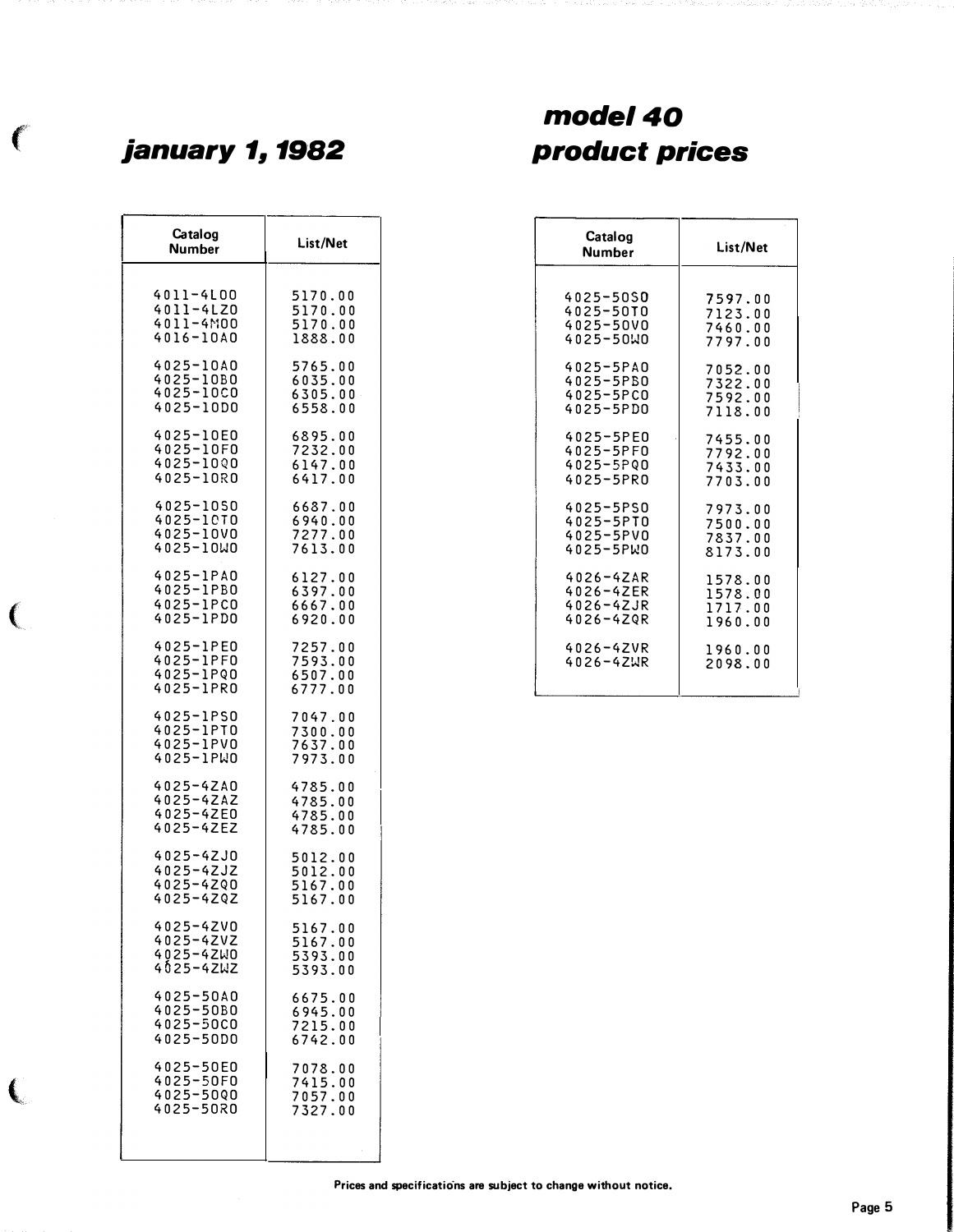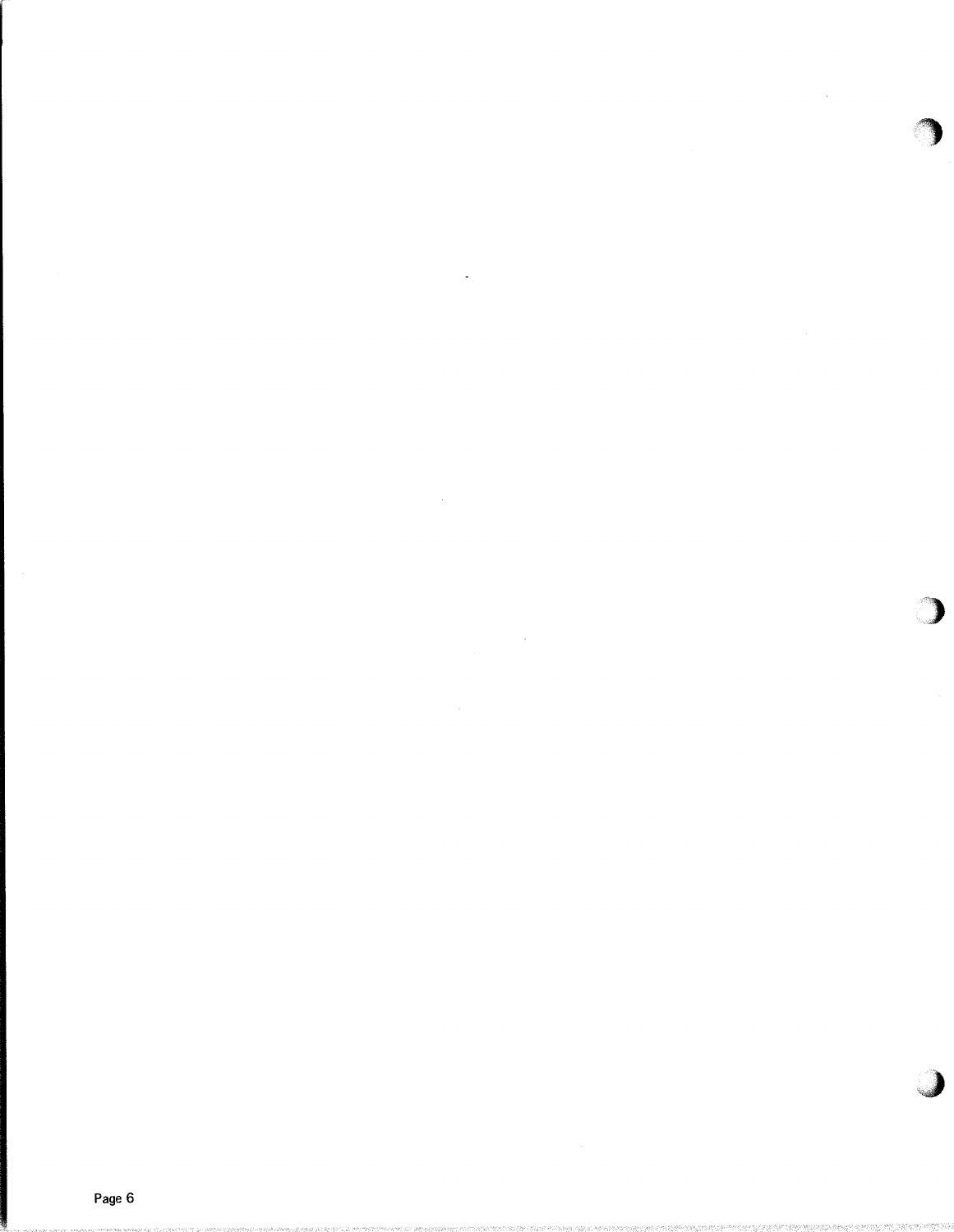### model 42 product prices

# january 1, 1982

 $\left($ 

 $\big($ 

 $\left($ 

| Catalog<br><b>Number</b>                         | List/Net                             | Catalog<br><b>Number</b>                             | List/Net                                 |
|--------------------------------------------------|--------------------------------------|------------------------------------------------------|------------------------------------------|
| 402444<br>402571<br>402572                       | 3.20<br>5.10<br>5.10                 | 4000-400F<br>$4000 - 400J$<br>4000-400L<br>4010-1AON | 215.00<br>240.00<br>278.00<br>7315.00    |
| 402573                                           | 5.10                                 | 4010-1000                                            | 6623.00                                  |
| 402574                                           | 4.65                                 | 4010-1DON                                            | 7315.00                                  |
| 402575                                           | 4.75                                 | 4010-1F00                                            | 6623.00                                  |
| 402576                                           | 4.70                                 | 4010-1H00                                            | 6777.00                                  |
| 402577<br>402578<br>402579<br>402580             | 5.25<br>4.75<br>4.75<br>5.30         | 4010-1K00<br>4010-1100<br>4010-1M00                  | 6777.00<br>7902.00<br>7902.00<br>4552.00 |
| 402586                                           | 49.50                                | 4011-1AON                                            | 4003.00                                  |
| 402587                                           | 24.90                                | 4011-1B00                                            | 4552.00                                  |
| 402850                                           | 66.80                                | 4011-1DON                                            | 4003.00                                  |
| 402920                                           | 195.00                               | 4011-1E00                                            | 4012.00                                  |
| 403103                                           | 298.00                               | 4011-1G00                                            | 4012.00                                  |
| 405544                                           | 13.80                                | 4011-1J00                                            | 5133.00                                  |
| 407494                                           | 37.00                                | 4011-1L00                                            | 5133.00                                  |
| 407790                                           | 172.00                               | 4011-1M00                                            | 4513.00                                  |
| 408065                                           | 35.40                                | 4230-2AOA                                            | 4848.00                                  |
| 408066                                           | 47.10                                | 4230-2APA                                            | 4955.00                                  |
| 408067                                           | 65.70                                | $4230 - 2ATA$                                        | 4513.00                                  |
| 408068                                           | 101.00                               | 4230-2DOA                                            | 4848.00                                  |
| 408990                                           | 209.00                               | 4230-2DPA                                            | 4955.00                                  |
| 413600                                           | 48.60                                | 4230-2DTA                                            | 3085.00                                  |
| 413601                                           | 56.80                                | 4240BBD                                              | 3183.00                                  |
| 413602                                           | 78.40                                | 4240BBJ                                              | 2855.00                                  |
| 413603                                           | 120.00                               | 4240BZD                                              | 3085.00                                  |
| 413604                                           | 36.80                                | 4240-2AOA                                            | 3420.00                                  |
| 413605                                           | 43.30                                | $4240 - 2APA$                                        | 3527.00                                  |
| 413606                                           | 41.70                                | 4240-2ATA                                            | 3085.00                                  |
| 420101                                           | 405.00                               | 4240-2DOA                                            | 3420.00.                                 |
| 420301                                           | 405.00                               | 4240-2DPA                                            | 3527.00                                  |
| 430035                                           | 6.00                                 | 4240-2DTA                                            | 1385.00                                  |
| 430284                                           | 1.15                                 | 4250AAA                                              | 1385.00                                  |
| 430285<br>430310<br>430311<br>430319             | 2.75<br>53.60<br>165.00<br>1.65      | 4250AAB<br>4310AAG<br>4310AAH<br>4340BBB             | 1388.00<br>1423.00<br>3050.00            |
| 430350<br>430569<br>430757<br>4000-400A          | 275.00<br>43.00<br>43.00<br>275.00   | 4340BBD<br>4340BBJ                                   | 3085.00<br>3183.00                       |
| 4000-400B<br>4000-400C<br>4000-400D<br>4000-400E | 278.00<br>275.00<br>275.00<br>278.00 |                                                      |                                          |
|                                                  |                                      |                                                      |                                          |

/



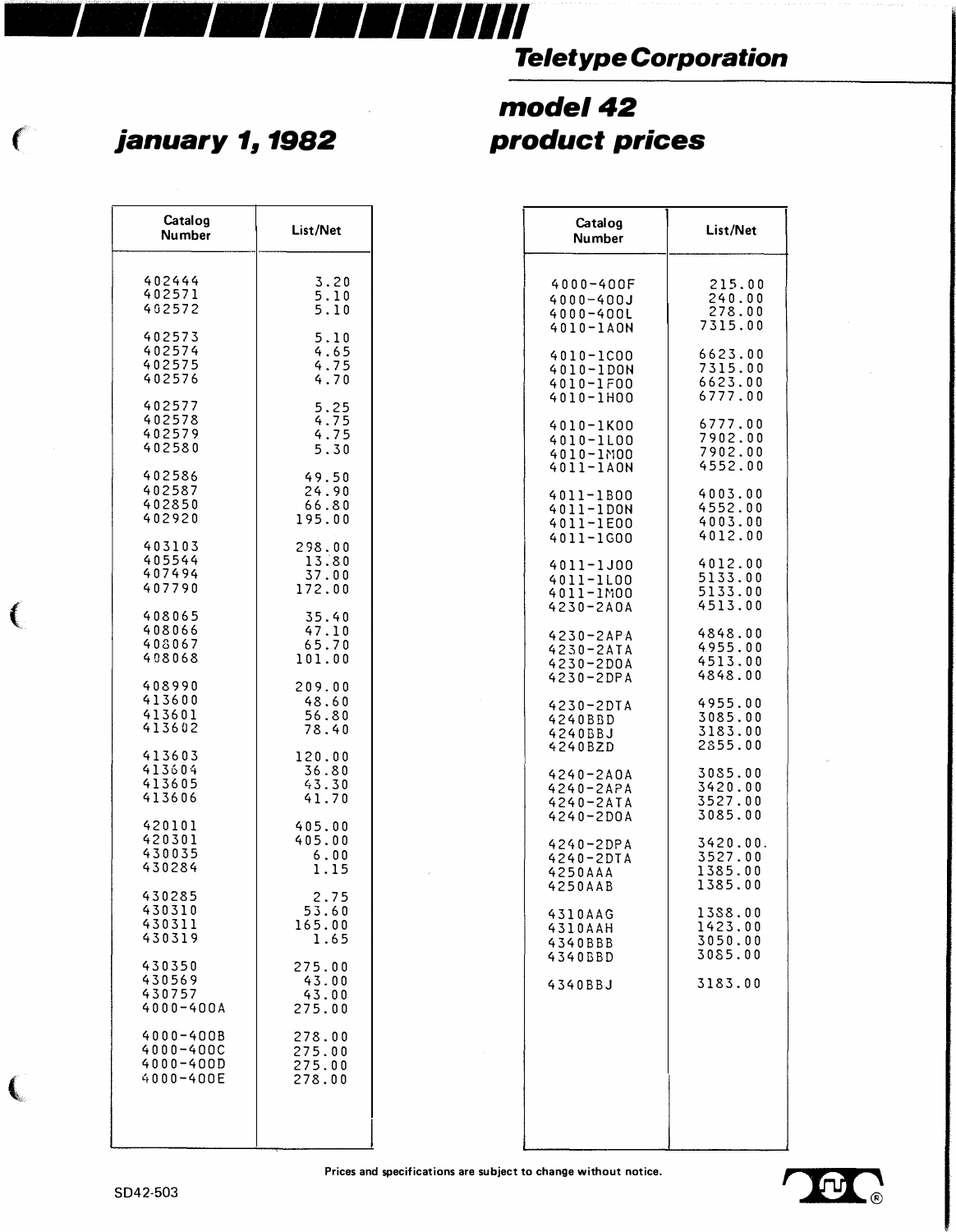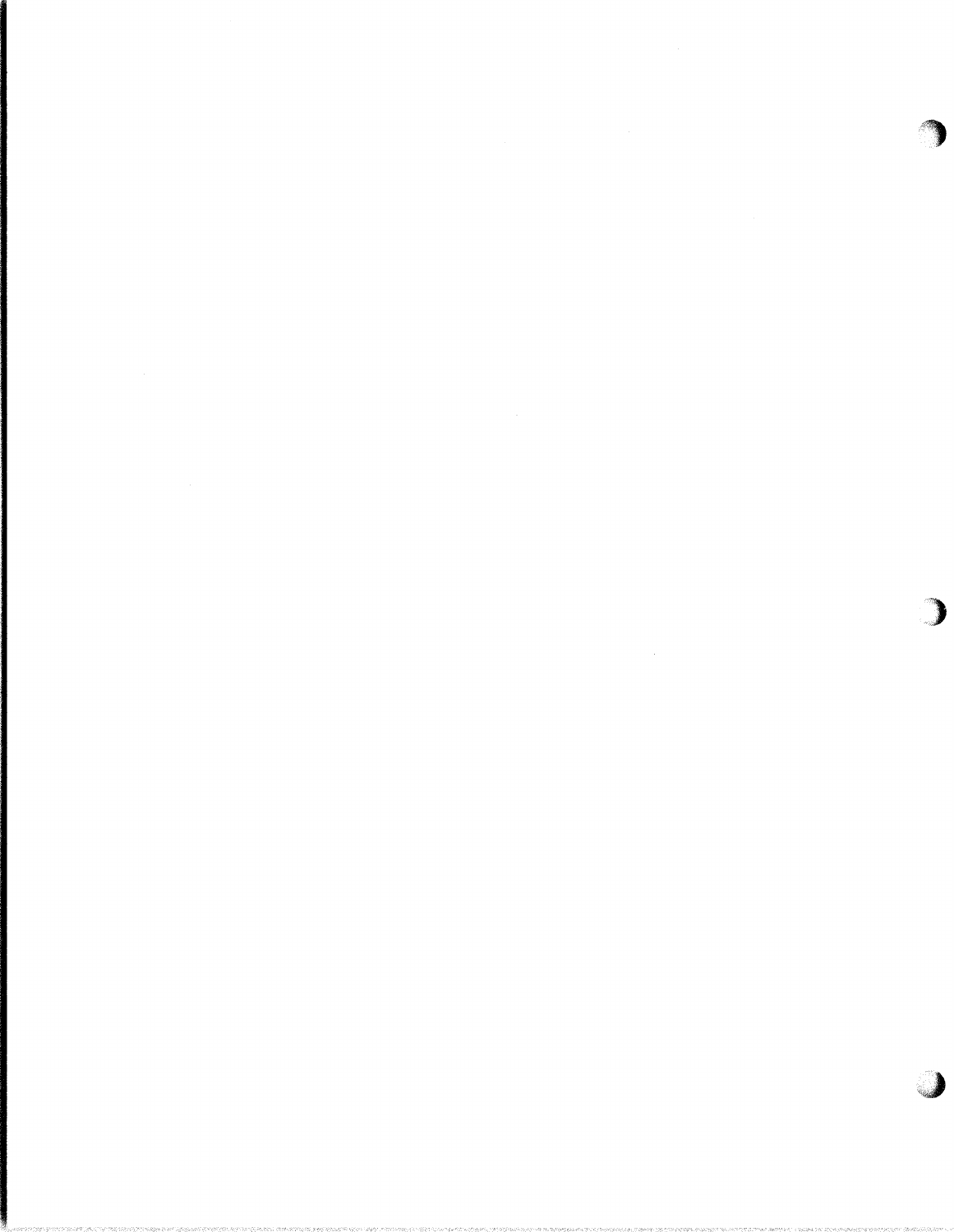### model 42/43 customer assembled terminals

### description. selection guide & prices

This document describes and specifies buffered model 42/43 components which lessors and resellers may individually order and subsequently assemble into the equivalent of certain Teletype Corporation manufactured terminals having assigned catalog numbers. These sets have the identical features and functions of the cataloged terminals.

The customer benefits by carrying only a minimum inventory and maximizing the probability of having a particular set available when it is needed.

#### COMPONENT DESCRIPTION

This offering utilizes three major components which are assembled into various combinations to produce the equivalent of cataloged sets:

#### 1. Keyboard- Printers

f

 $\big($ 

(

When the specified feature group package and keytop set (if required) are added to the associated Keyboard-Printer Component, it becomes a functional terminal.

#### 2. Feature Group Package

Consists of the following items:

- Features group circuit card
- Opcon label which denotes the function of the top row of keys
- Directory label for pullout tray

#### 3. Keytop Modification Kit

If the selection guide indicates a keytop set is required, the keyboard of the specified keyboardprinter component must be modified.

These kits provide:

- The required keytops
- Keytop removal tool
- Teletype Corporation Specification 51049S

#### TERMINAL IDENTIFICATION

If the terminal has been customer converted from model 42 to 43 or vice versa, logo strips may be ordered separately to provide correct identification for the converted terminal:

model 42 logo-430907 model 43 logo-430906

#### DOCUMENTATION

If copies of the following documents are desired, they must be ordered separately:

#### How to Operate Manuals:

| 386M | The 43 Teleprinter Buffered KSR<br>Terminals (Full Duplex Batch and S/R)     |
|------|------------------------------------------------------------------------------|
| 454M | 42 Teleprinter Tabletop BKSR & ASR<br>Terminal                               |
| 466M | 43 Teleprinter Buffered Selective Calling<br>for Multipoint Private Line     |
| 480M | The 42 Teleprinter Buffered Selective<br>Calling for Multipoint Private Line |

#### Installation and Routine Service Manuals:

- 451 M The43 Teleprinter Tabletop Buffered KSRTerminal
- 481 M The 42 Teleprinter Buffered Selective Calling Terminals
- 498M 43 Teleprinter Selective Calling Terminal

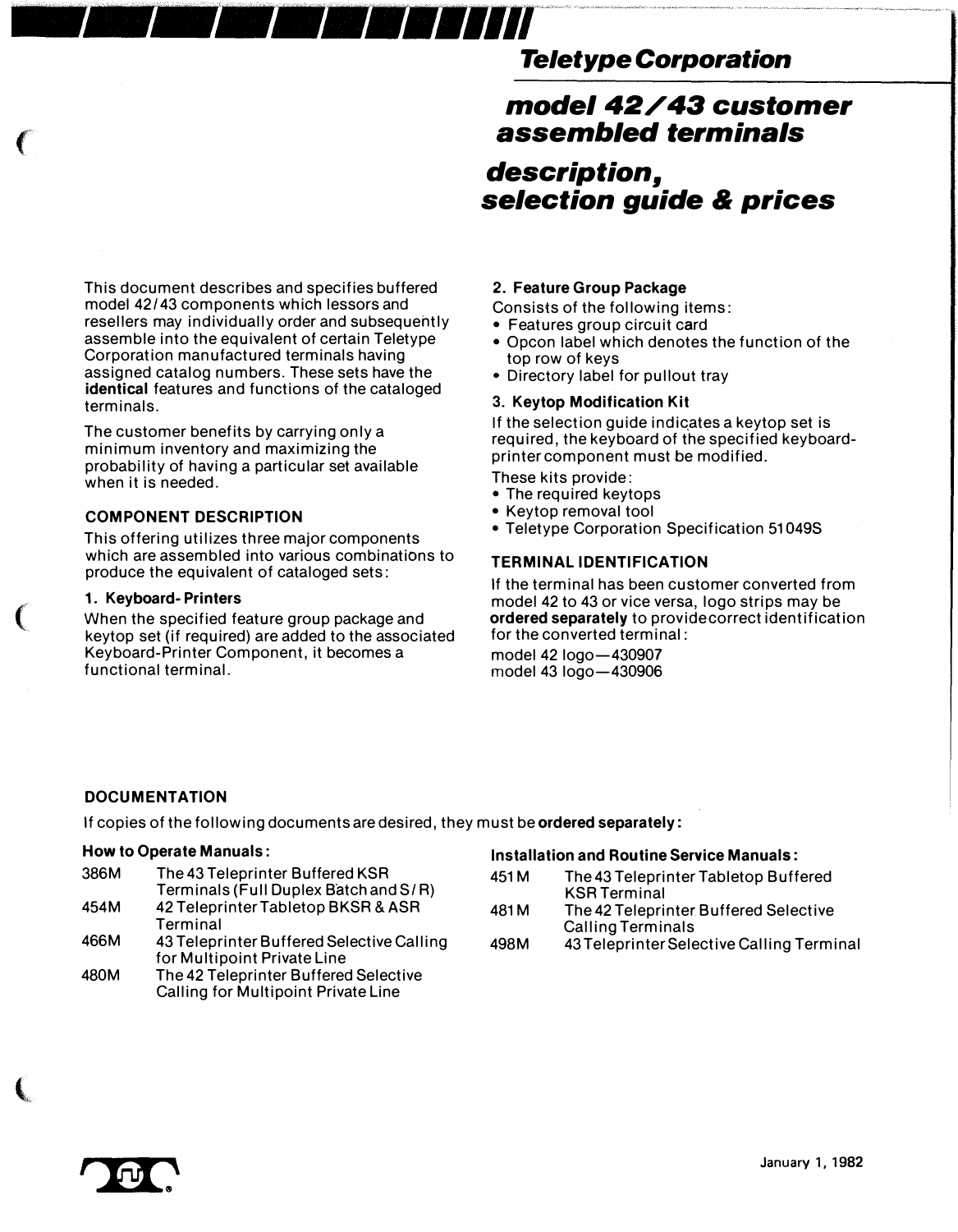#### SELECTION GUIDE

Opposite its description and catalog number are listed those components required to assemble the terminal. Where a keytop set is indicated, one must be ordered.

Order the specified items on one-to-one basis.

| <b>DESCRIPTION</b>       |                          | <b>Components Required to Assemble</b><br>Catalog<br>the Equivalent of a Catalog<br>Number: |                                                 |                                                                          |                              |                       |                                                 |                               |
|--------------------------|--------------------------|---------------------------------------------------------------------------------------------|-------------------------------------------------|--------------------------------------------------------------------------|------------------------------|-----------------------|-------------------------------------------------|-------------------------------|
| Model &<br>Code<br>Level | Type of<br><b>System</b> | Paper<br>Feed                                                                               | Factory<br><b>Assembled</b><br><b>Terminals</b> | <b>Numbered Terminal</b><br><b>Feature Group</b><br>Package <sup>3</sup> | Kybd-Ptr<br><b>Component</b> | Keytop<br><b>Set</b>  | Catalog<br><b>Number</b>                        | List/Net                      |
| <b>MODEL 42</b>          | MPPL <sup>1</sup>        | Friction                                                                                    | 4240BBD                                         | 43FG110/BA/01<br>(411955 card)                                           | 4240BZD                      |                       | 411377<br>411378<br>411379                      | \$<br>31.70<br>49.50<br>39.90 |
|                          |                          | <b>Tractor</b>                                                                              | 4240BBJ                                         | 43FG110/BA/01<br>(411955 card)                                           | 4340BZJ                      | 411379<br>$(63$ tops) | 411380<br>430906                                | 6.60                          |
| 5 LEVEL                  | SwNet <sup>2</sup>       | Friction                                                                                    | 4240BAA                                         | 43FG110/AA/01<br>(411953 card)                                           | 4240BZD                      | 411377<br>$(31$ tops) | 430907<br>43FG110/AA/01                         | 2.25<br>2.45<br>275.00        |
|                          |                          | <b>Tractor</b>                                                                              | Not*<br>Assigned                                | 43FG110/AA/01<br>(411953 card)                                           | 4340BZJ                      | 411378<br>$(67$ tops) | 43FG110/BA/01<br>43FG210/AA/01<br>43FG210/BA/01 | 275.00<br>202.00<br>275.00    |
| <b>MODEL 43</b>          | MPPL <sup>1</sup>        | Friction                                                                                    | 4340BBD                                         | 43FG210/BA/01<br>$(411954 \text{ card})$                                 | 4340BZD                      | 411380<br>$(7$ tops)  | 4240BZD<br>4340BZD                              | 2855.00<br>2855.00            |
|                          |                          | <b>Tractor</b>                                                                              | 4340BBJ                                         | 43FG210/BA/01<br>(411954 card)                                           | 4340BZJ                      | 411380<br>$(7$ tops)  | 4340BZJ<br>386M                                 | 2953.00<br>2.00               |
| 8 LEVEL                  |                          | Friction                                                                                    | 4340BAD                                         | 43FG210/AA/01<br>(411952 card)                                           | 4340BZD                      |                       | 451M<br>454M<br>466M                            | 2.00<br>3.00<br>11.00         |
|                          | SwNet <sup>2</sup>       | <b>Tractor</b>                                                                              | 4340BAJ                                         | 43FG210/AA/01<br>(411952 card)                                           | 4340BZJ                      |                       | 480M<br>481M<br>498M                            | 5.00<br>3.00<br>5.00          |

PRICES

\*There is no standard code and operability of this arrangement is not guaranteed.

<sup>1</sup>MPPL - Multipoint Private Line <sup>2</sup>SwNet - Switched Network

<sup>3</sup>In parenthesis below each feature group package is the number of the circuit card which is furnished as a part of that feature group.

#### TELETYPE CORPORATION

GENERAL OFFICES: 5555 Touhy Avenue, Skokie, Illinois 60077 Telephone: (312) 982-2000-TWX: 910-223-3611 and TELEX: 25-4051 (both have 24 hour automatic answering service) 5043-508

�)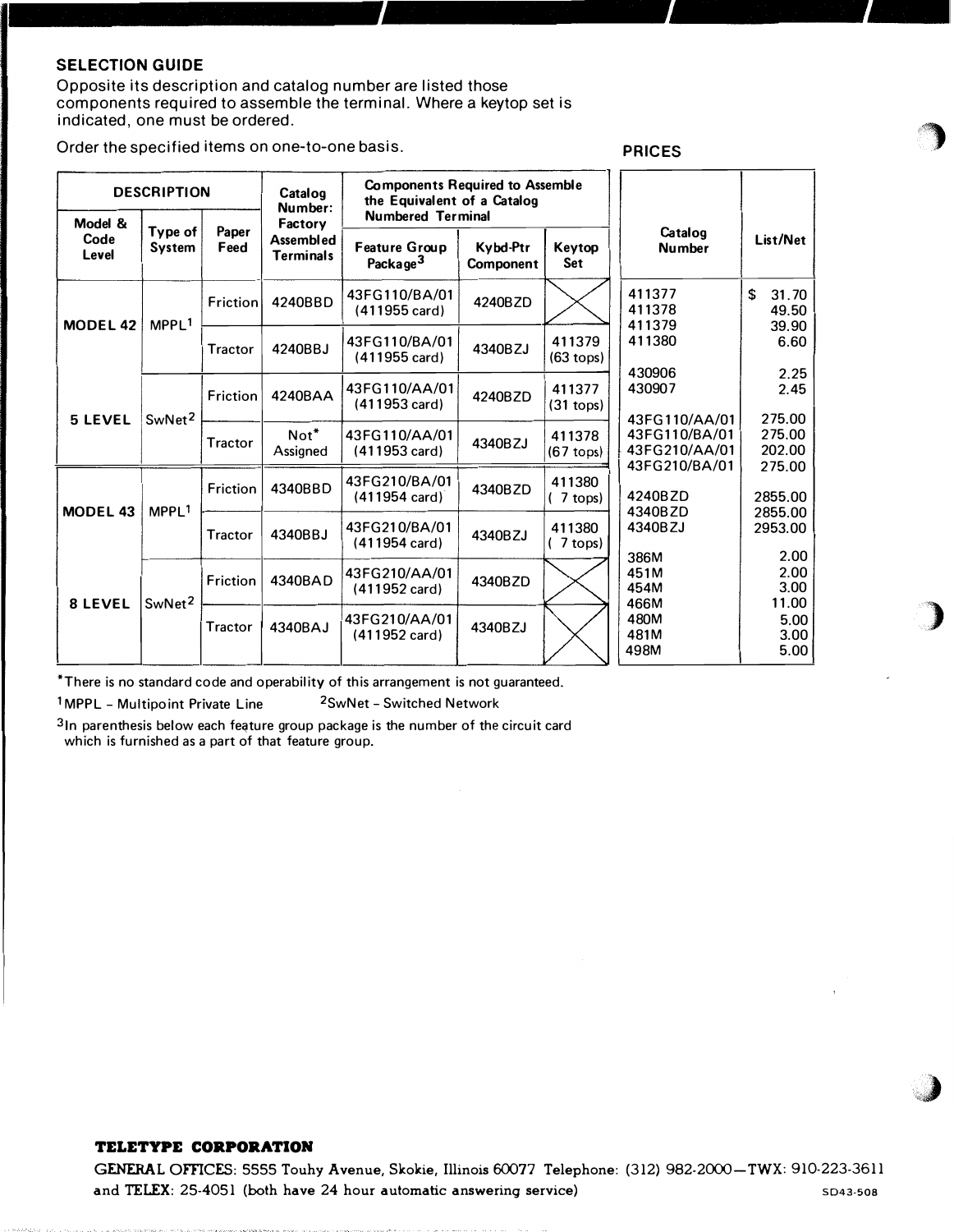### january 1, 1982

 $\epsilon$ 

 $\big($ 

 $\left($ 

 $\overline{a}$ 

### mode/43 product prices

| Catalog<br><b>Number</b>             | List/Net                            | Catalog<br><b>Number</b>                                 | List/Net                                 |
|--------------------------------------|-------------------------------------|----------------------------------------------------------|------------------------------------------|
| 117608<br>402444<br>402571           | .02<br>3.20<br>5.10                 | 430569<br>430581<br>430582                               | 43.00<br>4.35<br>5.75                    |
| 402572<br>402573<br>402574<br>402575 | 5.10<br>5.10<br>4.65<br>4.75        | 430583<br>430750<br>430900<br>430910                     | 8.60<br>555.00<br>189.00<br>233.00       |
| 402576<br>402577<br>402578<br>402579 | 4.70<br>5.25<br>4.75<br>4.75        | 430911<br>43FG110AA01<br>43FG110BA01<br>43FG110BA02      | 36.80<br>275.00<br>275.00<br>275.00      |
| 402580<br>402586<br>402587<br>402350 | 5.30<br>49.50<br>24.90<br>66.30     | 43FG210AA01<br>43FG210BA01<br>43K001AAA<br>43K101**      | 202.00<br>275.00<br>128.00<br>405.00     |
| 402920<br>403103<br>405544<br>407790 | 195.00<br>298.00<br>13.80<br>172.00 | 43K202**<br>43P101AAA<br>43P102AAA<br>43P251AAA          | 628.00<br>1000.00<br>1000.00<br>993.00   |
| 408065<br>408066<br>408067<br>408068 | 35.40<br>47.10<br>65.70<br>101.00   | 43P253AAA<br>$4000 - 400A$<br>4000-400B<br>$4000 - 400C$ | 993.00<br>275.00<br>278.00<br>275.00     |
| 408990<br>410754<br>410755<br>411377 | 209.00<br>232.00<br>130.00<br>31.70 | 4000-400D<br>4000-400E<br>4000-400F<br>4000-400J         | 275.00<br>278.00<br>215.00<br>240.00     |
| 411378<br>411379<br>411380<br>413600 | 49.50<br>39.90<br>6.60<br>48.60     | 4000-400L<br>4010-1A0N<br>$4010 - 1000$<br>4010-1DON     | 278.00<br>7315.00<br>6623.00<br>7315.00  |
| 413601<br>413602<br>413603<br>413604 | 56.80<br>78.40<br>120.00<br>36.80   | 4010-1F00<br>4010-1H00<br>4010-1K00<br>4010-1100         | 6623.00<br>6777.00<br>6777.00<br>7902.00 |
| 413605<br>413606<br>420301<br>430035 | 43.30<br>41.70<br>405.00<br>6.00    | 4010-1M00<br>4011-1A0N<br>4011-1500<br>4011-1DON         | 7902.00<br>4552.00<br>4003.00<br>4552.00 |
| 430251<br>430252<br>430284<br>430285 | 3.60<br>7.85<br>1.15<br>2.75        | 4011-1E00<br>4011-1G00<br>4011-1J00<br>4011-1100         | 4003.00<br>4012.00<br>4012.00<br>5133.00 |
| 430310<br>430311<br>430319<br>430350 | 53.60<br>165.00<br>1.65<br>275.00   | 4011-1M00<br>4240BZD<br>4310AAA<br>4310AAB               | 5133.00<br>2855.00<br>1272.00<br>1782.00 |
| 430400                               | 337.00                              | 4310AAE                                                  | 1307.00                                  |
|                                      |                                     |                                                          |                                          |

**Experience** 

SD43-505 Prices and specifications are subject to change without notice.

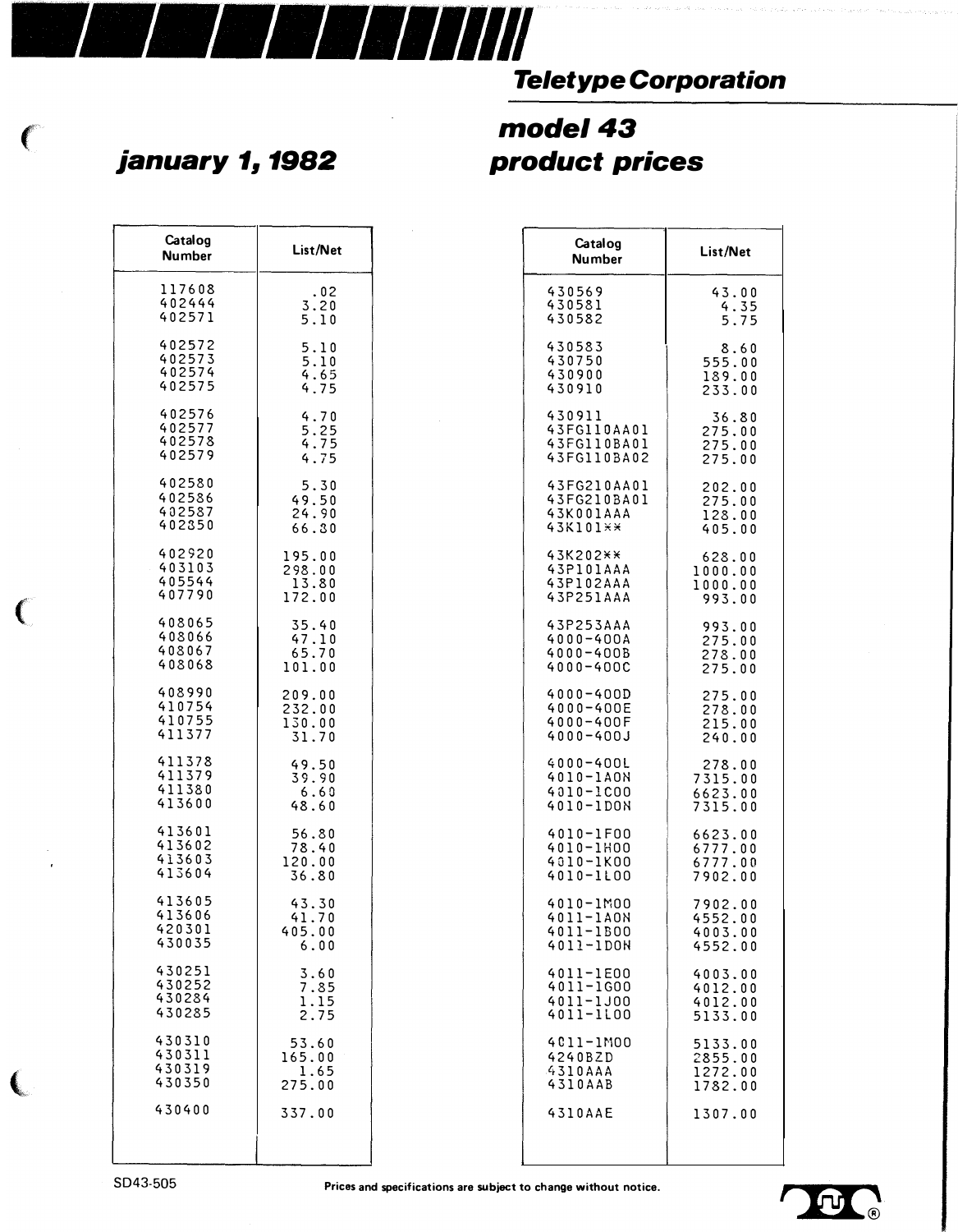| Catalog<br><b>Number</b> | List/Net |
|--------------------------|----------|
| 4310AAF                  | 1817.00  |
| 4310AAG                  | 1388.00  |
| 4310AAH                  | 1423.00  |
| 4310ABA                  | 1500.00  |
| 4310ABB                  | 2010.00  |
| 4310ABC                  | 1617.00  |
| 4320AAA                  | 1442.00  |
| 4320AAB                  | 1952.00  |
| 4320AAE                  | 1329.00  |
| 4320AAF                  | 1987.00  |
| 4320AAH                  | 1612.00  |
| 4320AAJ                  | 1647.00  |
| 4320AAK                  | 1558.00  |
| 4320AAL                  | 1593.00  |
| 4320AAU                  | 1442.00  |
| 4320AAV                  | 1477.00  |
| 4320ABB                  | 2085.00  |
| 4320ABC                  | 1575.00  |
| 4320ABE                  | 1692.00  |
| 4320ABG                  | 1575.00  |
| 4320ABH                  | 1745.00  |
| 4320ABK                  | 1667.00  |
| 4320ABM                  | 1550.00  |

### mode/43 product prices

| <b>Catalog</b><br><b>Number</b> | List/Net |
|---------------------------------|----------|
| 4320ABP                         | 1702.00  |
| 4320ABS                         | 1585.00  |
| $4330 - 2ACA$                   | 3118.00  |
| 4330-2ADA                       | 3118.00  |
| $4330 - 2BCA$                   | 3083.00  |
| 4330-2BDA                       | 3083.00  |
| $4330 - 2CCA$                   | 3217.00  |
| $4330 - 2CDA$                   | 3217.00  |
| 4340BAB                         | 2977.00  |
| 4340BAD                         | 3012.00  |
| 4340BAJ                         | 3110.00  |
| 4340BBB                         | 3050.00  |
| 4340BBD                         | 3085.00  |
| 43405BJ                         | 3183.00  |
| 4340BZD                         | 2855.00  |
| 4340BZJ                         | 2953.00  |
| 4350AAA                         | 1428.00  |
| 4350AAB                         | 1428.00  |
| 4350AAC                         | 1428.00  |
| 4350AAD                         | 1428.00  |
| <b>4350AAF</b>                  | 1428.00  |

,j

Prices and specifications are subject to change without notice.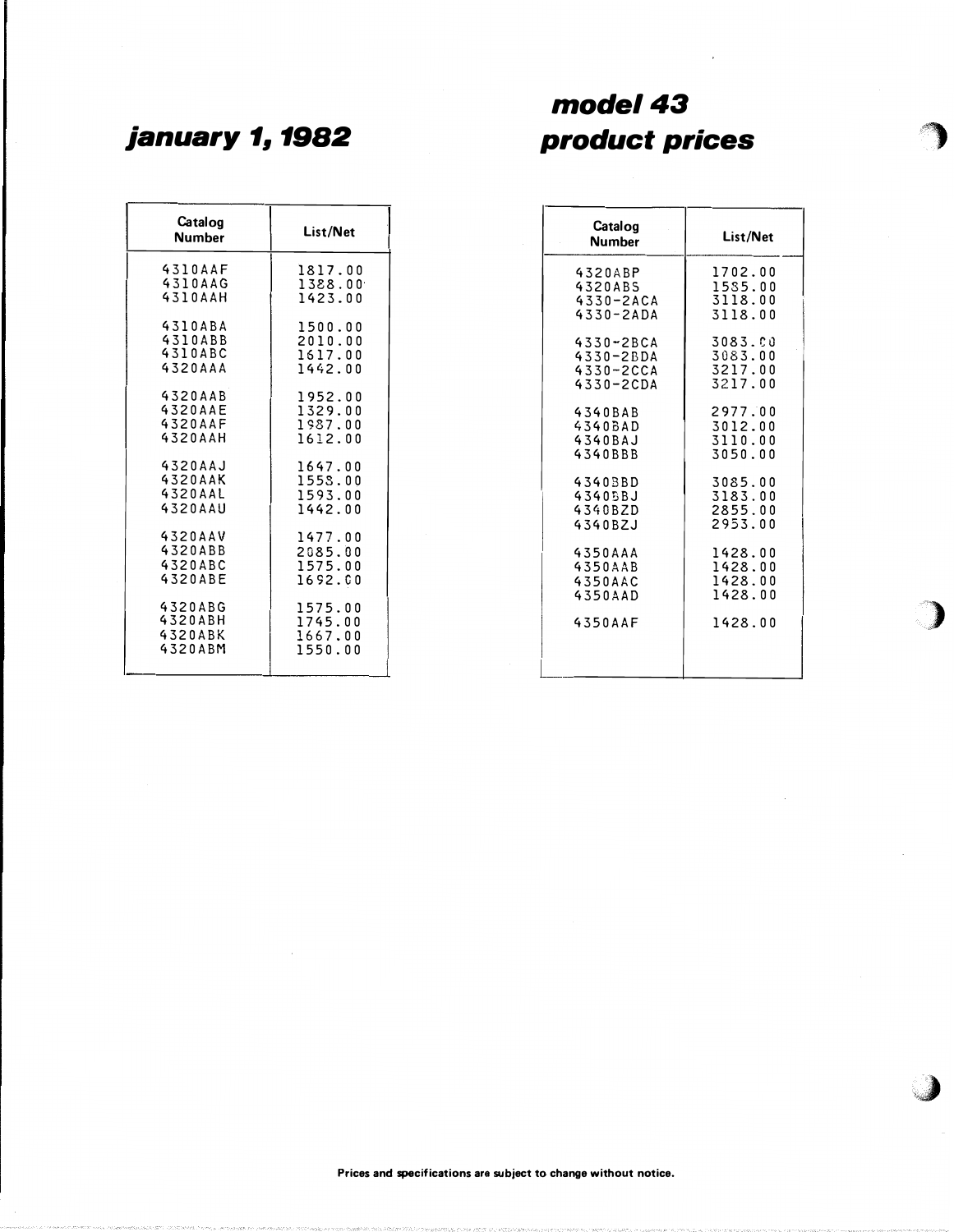

### 4400 product prices

### january 1, 1982

 $\big($ 

 $\big($ 

 $\big($ 

| Catalog<br><b>Number</b>                           | List/Net                                   | Catalog<br><b>Number</b>                         | List/Net                                 |
|----------------------------------------------------|--------------------------------------------|--------------------------------------------------|------------------------------------------|
| 348124<br>348138<br>402444                         | 227.00<br>11.80<br>3.20                    | 40BSE201<br>40BSE202<br>40K106CAB<br>40K201GAB   | 65.00<br>70.00<br>710.00<br>807.00       |
| 402571                                             | 5.10                                       | 45D201AD                                         | 2547.00                                  |
| 402572                                             | 5.10                                       | 45FG410AC01                                      | 288.00                                   |
| 402573                                             | 5.10                                       | $4000 - 400A$                                    | 275.00                                   |
| 402574                                             | 4.65                                       | 4000-400B                                        | 278.00                                   |
| 402575                                             | 4.75                                       | 4000-400C                                        | 275.00                                   |
| 402576                                             | 4.70                                       | 4000-400D                                        | 275.00                                   |
| 402577                                             | 5.25                                       | 4000-400E                                        | 278.00                                   |
| 402578                                             | 4.75                                       | 4000-400F                                        | 215.00                                   |
| 402579                                             | 4.75                                       | 4000-400J                                        | 240.00                                   |
| 402580                                             | 5.30                                       | 4000-400L                                        | 278.00                                   |
| 402586                                             | 49.50                                      | $4010 - 100N$                                    | 7315.00                                  |
| 402587                                             | 24.90                                      | $4010 - 100N$                                    | 7315.00                                  |
| 402850                                             | 66.80                                      | 4010-1C00                                        | 6623.00                                  |
| 402920                                             | 195.00                                     | 4010-1F00                                        | 6623.00                                  |
| 403103                                             | 298.00                                     | 4010-1H00                                        | 6777.00                                  |
| 405306                                             | 18.90                                      | 4010-1K00                                        | 6777.00                                  |
| 405307                                             | 20.80                                      | 4010-1100                                        | 7902.00                                  |
| 405308                                             | 25.20                                      | 4010-1M00                                        | 7902.00                                  |
| 405309                                             | 29.70                                      | 4011-1AON                                        | 4552.00                                  |
| 405544                                             | 13.80                                      | 4011-1B00                                        | 4003.00                                  |
| 407790                                             | 172.00                                     | 4011-1DON                                        | 4552.00                                  |
| 408065                                             | 35.40                                      | 4011-1E00                                        | 4003.00                                  |
| 408066                                             | 47.10                                      | 4011-1G00                                        | 4012.00                                  |
| 408067                                             | 65.70                                      | 4011-1J00                                        | 4012.00                                  |
| 408068                                             | 101.00                                     | 4011-1100                                        | 5133.00                                  |
| 408990                                             | 209.00                                     | 4011-1M00                                        | 5133.00                                  |
| 410168                                             | 245.00                                     | 4011-3B00                                        | 3820.00                                  |
| 413600                                             | 48.60                                      | 4011-3E00                                        | 3820.00                                  |
| 413601                                             | 56.80                                      | 4011-4G00                                        | 4043.00                                  |
| 413602                                             | 78.40                                      | 4011-4J00                                        | 4043.00                                  |
| 413603                                             | 120.00                                     | 4011-4M00                                        | 5170.00                                  |
| 413604                                             | 36.80                                      | 4310AAG                                          | 1388.00                                  |
| 413605                                             | 43.30                                      | 4310AAH                                          | 1423.00                                  |
| 413606                                             | 41.70                                      | 4340BBB                                          | 3050.00                                  |
| 413610                                             | 37.50                                      | 4340BBD                                          | 3085.00                                  |
| 413611                                             | 44.80                                      | 4340BBJ                                          | 3183.00                                  |
| 413612                                             | 44.70                                      | 4350AAA                                          | 1428.00                                  |
| 430035                                             | 6.00                                       | 4350AAB                                          | 1428.00                                  |
| 430284                                             | 1.15                                       | 4350AAC                                          | 1428.00                                  |
| 430285                                             | 2.75                                       | 4420-10FA                                        | 4105.00                                  |
| 430310<br>430319<br>430311<br>430569<br>40K106CAD  | 53.60<br>1.65<br>165.00<br>43.00<br>710.00 | 4420-10FB<br>4424-10AB<br>4425-10FA<br>4425-10FB | 4207.00<br>4207.00<br>4105.00<br>4207.00 |
| 40MN101AA<br>45C320AAD999<br>45FG411AA01<br>411382 | 797.00<br>1750.00<br>1148.00<br>11.50      | 4431-1FFA<br>$4431 - 1FFA - 1$                   | 4985.00<br>4717.00                       |

SD4400-504

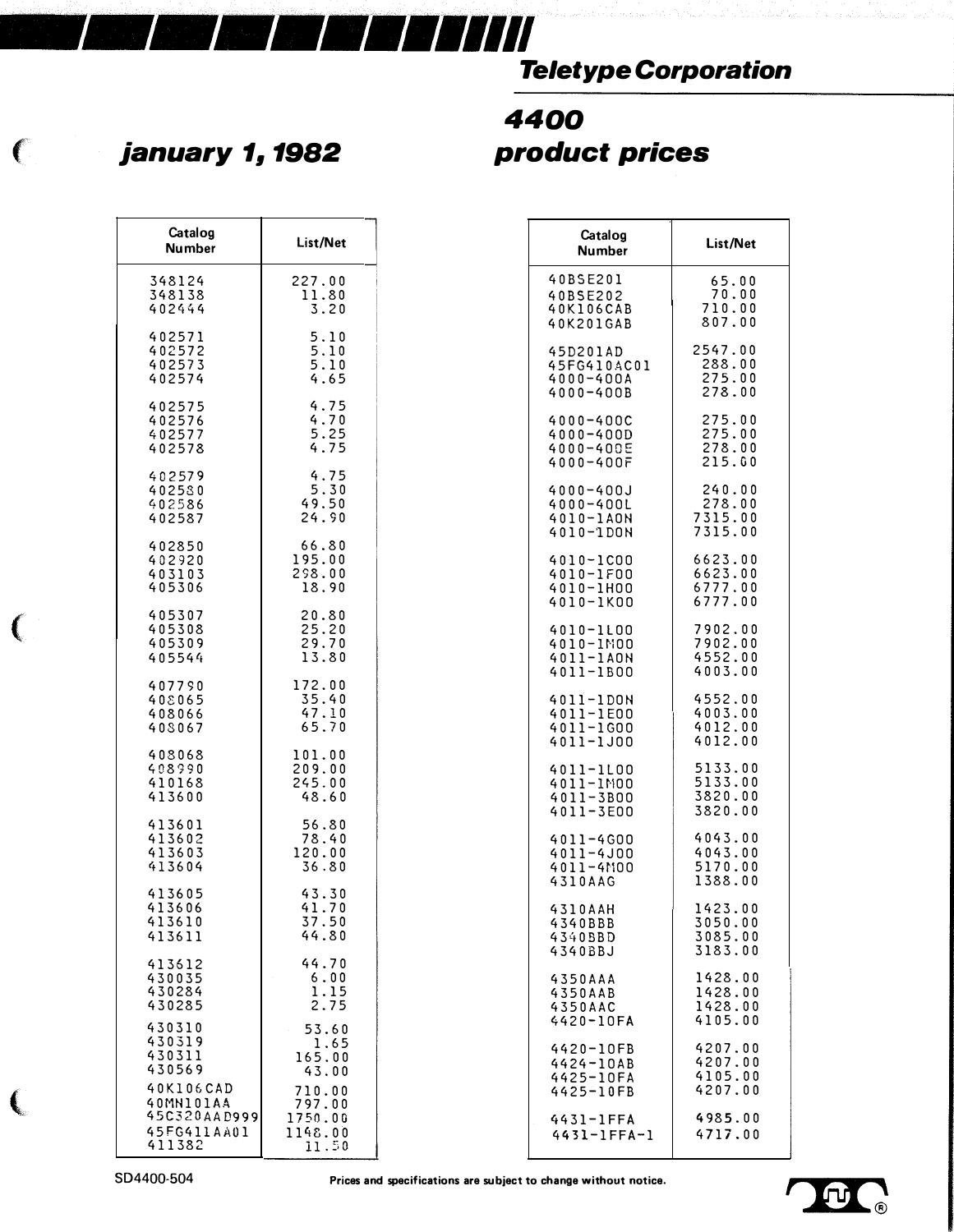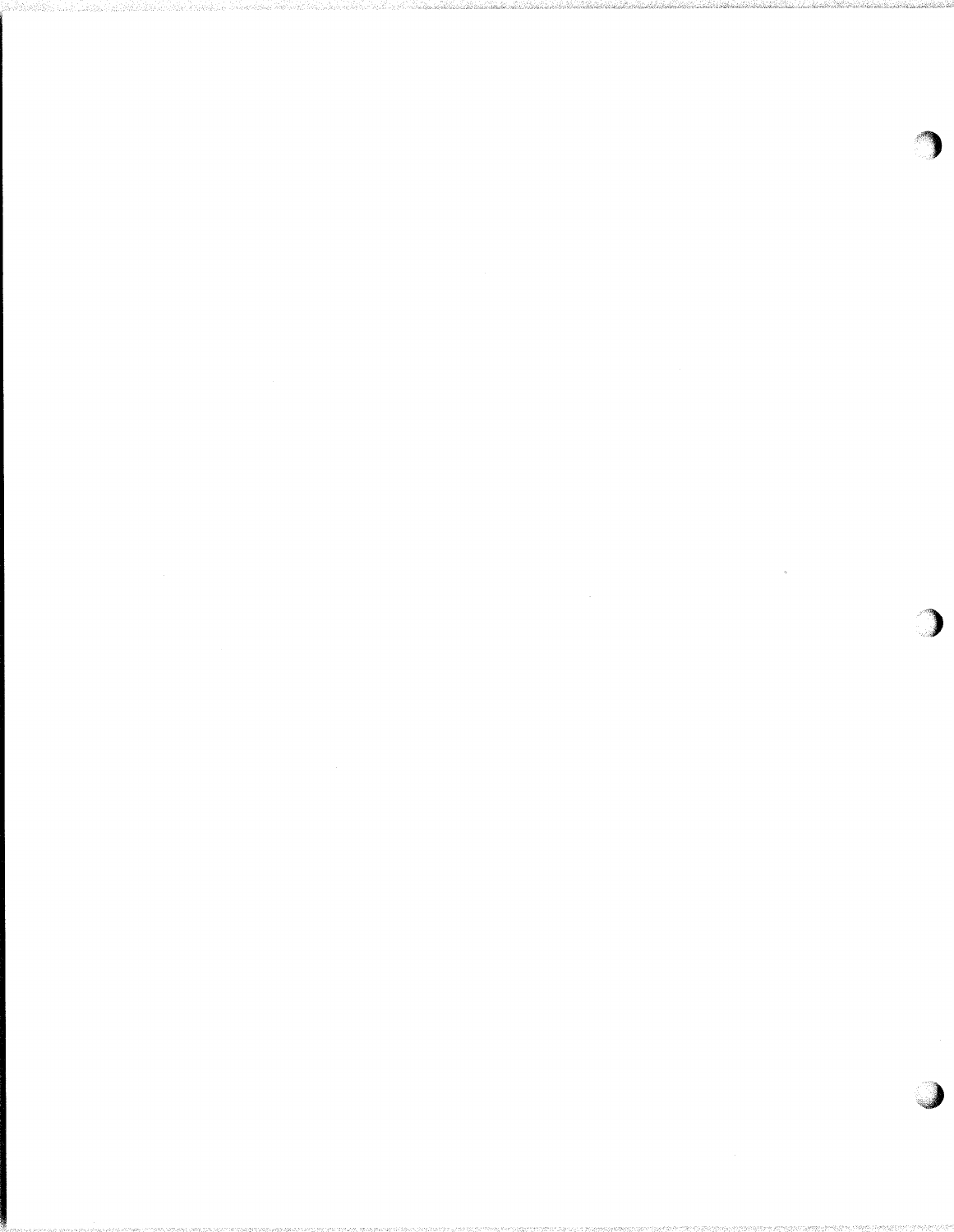### 4500 product prices

**REFERITI** 

| Catalog<br><b>Number</b>             | List/Net                                                      | Catalog<br><b>Number</b>                           | List/Net                                |
|--------------------------------------|---------------------------------------------------------------|----------------------------------------------------|-----------------------------------------|
| 347217                               | .54                                                           | 453052                                             | 6.00                                    |
| 347300                               | 27.30                                                         | 453053                                             | 6.00                                    |
| 348138                               | 11.80                                                         | 453054                                             | 6.00                                    |
| 402444                               | 3.20                                                          | 453055                                             | 6.00                                    |
| 402571                               | 5.10                                                          | 453056                                             | 6.00                                    |
| 402572                               | 5.10                                                          | 453057                                             | 6.00                                    |
| 402573                               | 5.10                                                          | 453058                                             | 6.00                                    |
| 402574                               | 4.65                                                          | 453059                                             | 6.00                                    |
| 402575                               | 4.75                                                          | 453060                                             | 6.00                                    |
| 402576                               | 4.70                                                          | 453061                                             | 6.00                                    |
| 402577                               | 5.25                                                          | 453062                                             | 6.00                                    |
| 402578                               | 4.75                                                          | 453063                                             | 6.00                                    |
| 402579                               | 4.75                                                          | 453064                                             | 6.00                                    |
| 402580                               | 5.30                                                          | 453065                                             | 6.00                                    |
| 402586                               | 49.50                                                         | 453066                                             | 6.00                                    |
| 402587                               | 24.90                                                         | 453067                                             | 6.00                                    |
| 402850                               | 66.80                                                         | 453068                                             | 6.00                                    |
| 402920                               | 195.00                                                        | 453069                                             | 6.00                                    |
| 403011                               | 46.30                                                         | 453070                                             | 6.00                                    |
| 403141<br>405544<br>406303<br>406318 | 5.90<br>13.80<br>2.35<br>$\mathcal{L}^{\text{max}}$<br>168.00 | 40PWU102<br>45AP102AAA<br>45AP104AAA<br>45AP201AAA | 322.00<br>2498.00<br>2202.00<br>3868.00 |
| 406319                               | 594.00                                                        | 45AP202AAA                                         | 4038.00                                 |
| 406320                               | 1334.00                                                       | 45BSE301                                           | 65.00                                   |
| 407790                               | 172.00                                                        | 45C310XXX999                                       | 1155.00                                 |
| 408045                               | 46,00                                                         | 45C340AAA999                                       | 3275.00                                 |
| 408066                               | 47.10                                                         | 45C340AAB999                                       | 4047.00                                 |
| 408067                               | 65.70                                                         | 45C340AAD999                                       | 5413.00                                 |
| 408068                               | 101.00                                                        | 45CAB401AAA                                        | 243.00                                  |
| 408391                               | 215.00                                                        | 45CAB403AAA                                        | 255.00                                  |
| 408523                               | 215.00                                                        | 45CAB501AAA                                        | 322.00                                  |
| 408990                               | 209.00                                                        | 45CAB502AAA                                        | 347.00                                  |
| 451340                               | 47.00                                                         | 45CAB503AAA                                        | 252.00                                  |
| 452205                               | 30.80                                                         | 45CAB701AAA                                        | 1090.00                                 |
| 452219                               | 36.80                                                         | 45CAB702ABA                                        | 1090.00                                 |
| 452220                               | 19.20                                                         | 45D101XX                                           | 1952.00                                 |
| 452223                               | 22.60                                                         | 45D102XX                                           | 2333.00                                 |
| 452224                               | 28.60                                                         | 45D201AA                                           | 2547.00                                 |
| 452225                               | 40.50                                                         | 45D201AD                                           | 2547.00                                 |
| 452226                               | 22.60                                                         | 45FG110AB02                                        | 1025.00                                 |
| 452227                               | 28.60                                                         | 45FG110AB03                                        | 1025.00                                 |
| 452228                               | 40.50                                                         | 45FG110AE01                                        | 1025.00                                 |
| 452242                               | 181.00                                                        | 45FG110AF01                                        | 1025.00                                 |
| 452730                               | 344.00                                                        | 45FG410AF01                                        | 1330.00                                 |
| 453049                               | 6.00                                                          | 45K301GAA02                                        | 905.00                                  |
| 453050                               | 6.00                                                          | 45K301GAA03                                        | 770.00                                  |
| 453051                               | 6.00                                                          | 45LU101                                            | 50.00                                   |
|                                      |                                                               |                                                    |                                         |

| Catalog<br>Number                                          | List/Net                                 |  |
|------------------------------------------------------------|------------------------------------------|--|
| 453052<br>453053<br>453054                                 | 6.00<br>6.00<br>6.00                     |  |
| 453055<br>453056<br>453057<br>453058                       | 6.00<br>6.00<br>6.00<br>6.00             |  |
| 453059<br>453060<br>453061<br>453062                       | 6.00<br>6.00<br>6.00<br>6.00             |  |
| 453063<br>453064<br>453065<br>453066                       | 6.00<br>6.00<br>6.00<br>6.00             |  |
| 453067<br>453068<br>453069<br>453070                       | 6.00<br>6.00<br>6.00<br>6.00             |  |
| 40PWU102<br>45AP102AAA<br>45AP104AAA<br>45AP201AAA         | 322.00<br>2498.00<br>2202.00<br>3868.00  |  |
| 45AP202AAA<br>45BSE301<br>45C310XXX999<br>45C340AAA999     | 4038.00<br>65.00<br>1155.00<br>3275.00   |  |
| 45C340AAB999<br>45C340AAD999<br>45CAB40lAAA<br>45CAB403AAA | 4047.00<br>5413.00<br>243.00<br>255.00   |  |
| 45CAB50lAAA<br>45CAB502AAA<br>45CAB503AAA<br>45CAB701AAA   | 322.00<br>347.00<br>252.00<br>1090.00    |  |
| 45CAB702ABA<br>45D101XX<br>45D102XX<br>45D201AA            | 1090.00<br>1952.00<br>2333.00<br>2547.00 |  |
| 45D201AD<br>45FG110AB02<br>45FG110AB03<br>45FGll0AE0l      | 2547.00<br>1025.00<br>1025.00<br>1025.00 |  |
| 45FGll0AF0l<br>45FG410AF01<br>45K301GAA02<br>45K301GAA03   | 1025.00<br>1330.00<br>905.00<br>770.00   |  |
| 45LU101                                                    | 50.00                                    |  |
|                                                            |                                          |  |

# $\epsilon$  january 1, 1982

ı.

 $\big($ 

(